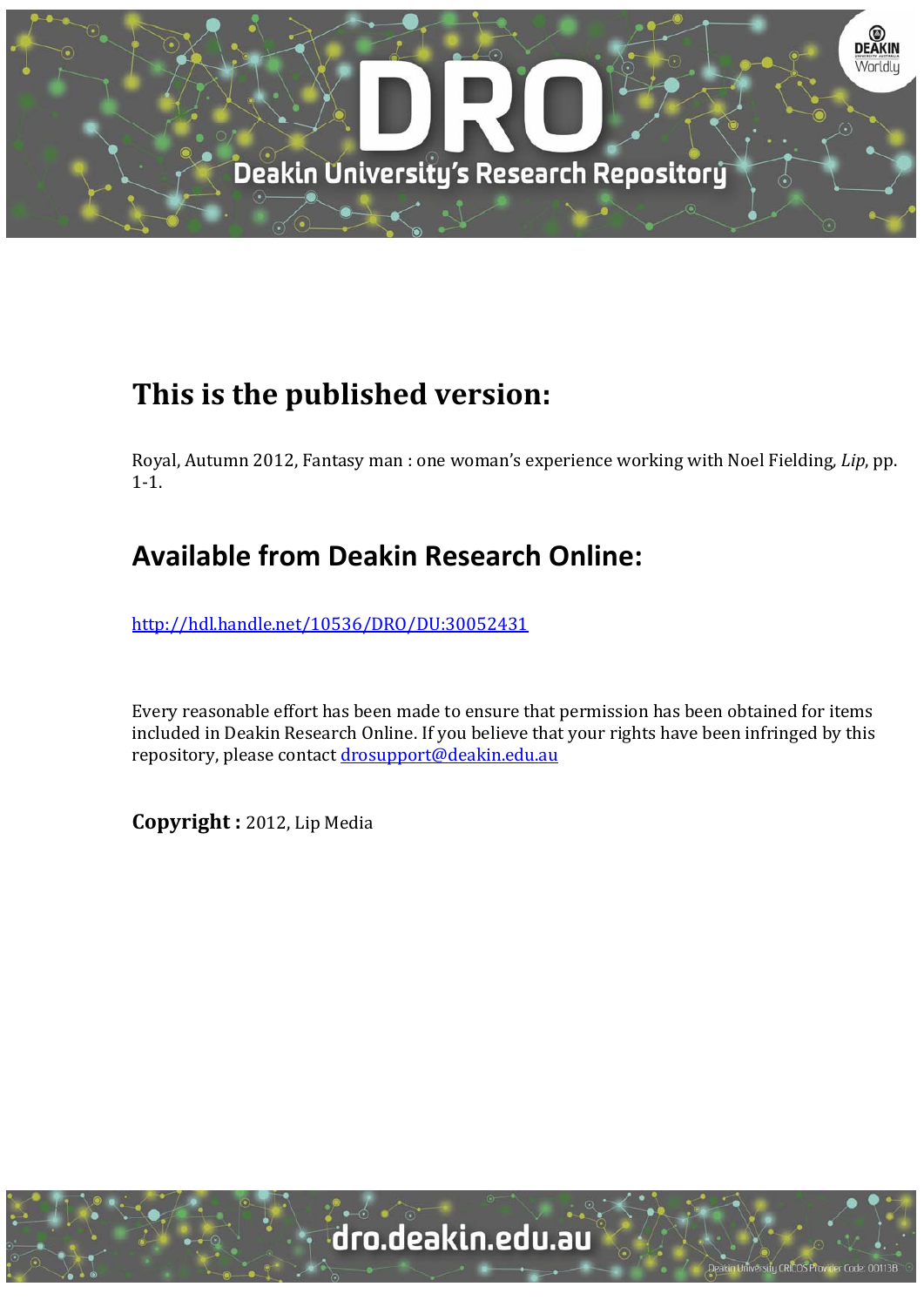## **fantasy man: one woman's experience working with noel fielding**

4 May 2012



For Bella Gray, working with Noel Fielding, flamboyant co-creator of *The Mighty Boosh*, still seems like a surreal dream. Employed as a buyer and costume assistant for Fielding's latest television show, *Noel Fielding's Luxury Comedy*, Gray dashed around London, collecting aluminium foil, glitter and neon coloured fabric – anything to support Fielding's absurdist visual humour.

In 2007 Gray relocated from Melbourne to London to pursue work in the fashion industry. Gray began work in retail, working in sale and styling assistant roles, and then as manager for a vintage clothing store. It was this work experience, along with a change of residence, which launched Gray into her current work. Gray moved into a share-house with a stylist and costume designer, Ameena Callender, who encouraged Gray to become her assistant. 'At the beginning I was working for free, as you have to, mostly on music videos and commercials,' says Gray.

Gray's assistant work for Callender introduced her to Fielding, his *Luxury Comedy* project, and his need for a skillful costume department. Aware of his preference for working with friends and previous associates, Gray was especially nervous before her initial meeting with Fielding, but they connected over a cup of tea and Gray started work that afternoon.

Fielding's recruitment process might seem nepotistic, but as Gray explains, it was his determination to encourage a friendly and nurturing atmosphere that allowed for a freedom of artistic expression. 'I think Noel really felt like he had to have an environment where everybody around was really supportive, so he